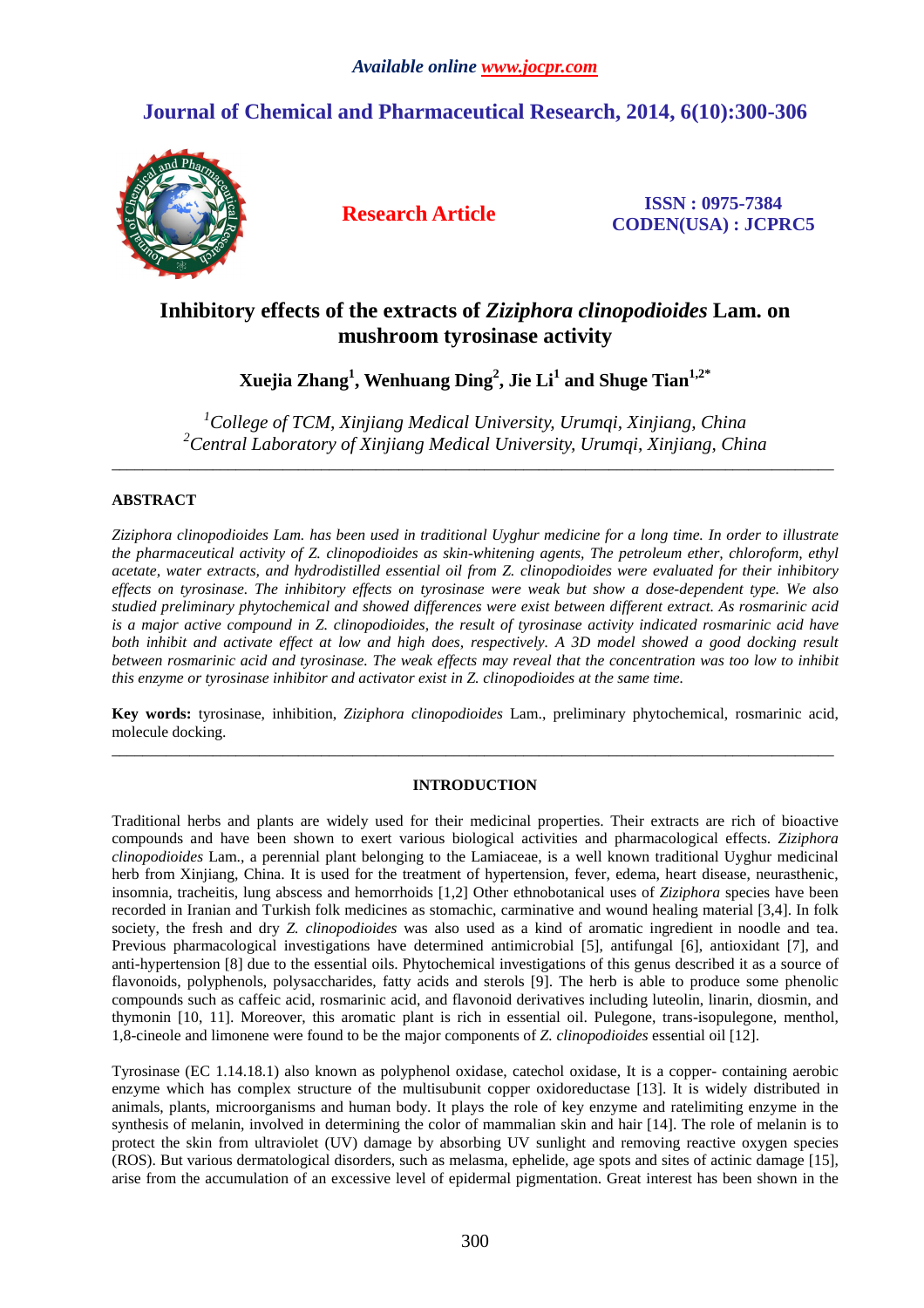involvement of melanins in malignant melanoma, the most life-threatening skin tumors.

Plant sources rich in bioactive chemicals, mostly without harmful side effects, are attracting increasing efforts on screening for cosmetic products. Some phenolic compounds, such as ellagic acid, tannic acid, and quercetin, act as potent tyrosinase inhibitors [16]. The essential oil obtained from some plants are currently used as natural preservatives in cosmetic and food products for their anti-tyrosinase properties, such as lavender and peppermint essential oil [17]. Recently, safe and effective tyrosinase inhibitors have become important for their potential applications in improving food quality and preventing pigmentation disorders and other melanin-related health problems in humans [18]. Furthermore, tyrosinase inhibitors are also important in cosmetic applications for skin-whitening effects, because many men and women prefer a lighter skin colour. Since plants are a rich source of bioactive chemicals, and are mostly free of harmful side effects, there is an increasing interest in using them as a source of natural tyrosinase inhibitors.

*\_\_\_\_\_\_\_\_\_\_\_\_\_\_\_\_\_\_\_\_\_\_\_\_\_\_\_\_\_\_\_\_\_\_\_\_\_\_\_\_\_\_\_\_\_\_\_\_\_\_\_\_\_\_\_\_\_\_\_\_\_\_\_\_\_\_\_\_\_\_\_\_\_\_\_\_\_\_*

In this work, we study for the first time to reveal the effect of tyrosinase activity of volatile oil, nonvolatile parts (different polar extracts) from *Z. clinopodioides* and one of its major active compounds, namely rosmarinic acid. Using mushroom tyrosinase as a convenient model, in view of the applications of these natural substances either as ingredients of skin-whitening cosmetics or as additives for food products.

### **EXPERIMENTAL SECTION**

#### **1.1 Plant materials**

The samples were collected in Xinjiang and identified by Yonghe Li, a chief apothecary of the Chinese Medicine Hospital of Xinjiang, China. All *Ziziphora clinopodioides* Lam. were cut into small pieces and dried in shade. All were separately powdered in a blender, screened using a 200 mesh sieve.

### **2.2 Chemicals, enzymes and instrument**

Mushroom tyrosinase (Sigma, USA), L-DOPA, kojic acid (Aladdin Industrial Corporation), rosmarinic acid (China Pharmaceutical and Biological Products, China), dimethyl sulfoxide, sodium dihydrogen phosphate, disodium hydrogen phosphate, ultra-pure water and other reagents were of analytical grade; bioluminescence instrument (Molecular Devices, Inc., USA), 96-well plates (Costar company), precision analytical balance (Switzerland Mettler).

### **2.3 Preparation of different extracts of** *Z. clinopodioides***.**

The *Z. clinopodioides* were weighed accurately (218.54 g). The powdered plant material was firstly immersed with 500 mL of 80% ethanol at room temperature for 2 hours and then extract via ultrasonic method (80 W, 25 °C, 30 min) for 3 times. Combined all the extract and filtered through filter paper and evaporated in reduced pressure until dryness to give the crude extracts. Then extract with petroleum ether, chloroform, ethyl acetate, and distilled water, progressively. Each obtained extraction was concentrated by a rotary evaporator under reduced pressure, and the condensed extract was frozen at −70 °C in an ultra-low temperature freezer, and then pulverized in a freeze dryer for 24 h. The resulting powder was used for this study. Yields (w/w) of the prepared extracts were obtained as follows; petroleum ether extract (PEE): 9.38 g; chloroform extract (CE): 13.65 g; ethyl acetate extract (EAE): 12.23 g; water extract (WE): 16.79 g.

The air-dried *Z. clinopodioides* were extracted via a hydrodistilled in a Clevenger apparatus for 3 hours. The essential oil were collected and stored at 4°C, in air-tight vials, shielded from light.

### **2.4 Determination of tyrosinase inhibition activity**

Mushroom tyrosinase (EC 1.14.18.1) was used for the bioassay because it is readily available. Since the mode of inhibition depends on the structure of both the substrate and inhibitor, L-DOPA was used as the substrate in this experiment, unless otherwise specified. Therefore, inhibitors discussed in this paper are inhibitors of diphenolase activity of mushroom tyrosinase, and their effect on the enzyme was determined by spectrophotometry, based on dopachrome formation at 490 nm. All the samples were first dissolved in dimethyl sulfoxide (DMSO) and used for the experiment at 30 times dilution. The assay was performed as previously described [19], with some modifications. L-DOPA solution (100 µL, 4.5 mM) was mixed with 60 µL of 20 mM phosphate buffer (pH 6.8), and incubated at 37 °C for 10 min. Then, 20 µL of various concentrations of sample solutions followed by 20 µL of the aqueous solution of mushroom tyrosinase (120 U/mL) was added to the mixture and the enzyme reaction was monitored by measuring the change in absorbance at 490 nm (at 37 °C), corresponding to the formation of dopachrome, for 25 min at 1 min intervals. Kojic acid was used as reference standard inhibitor for comparison. Tyrosinase activity inhibition rate of samples were calculated according to the following formula: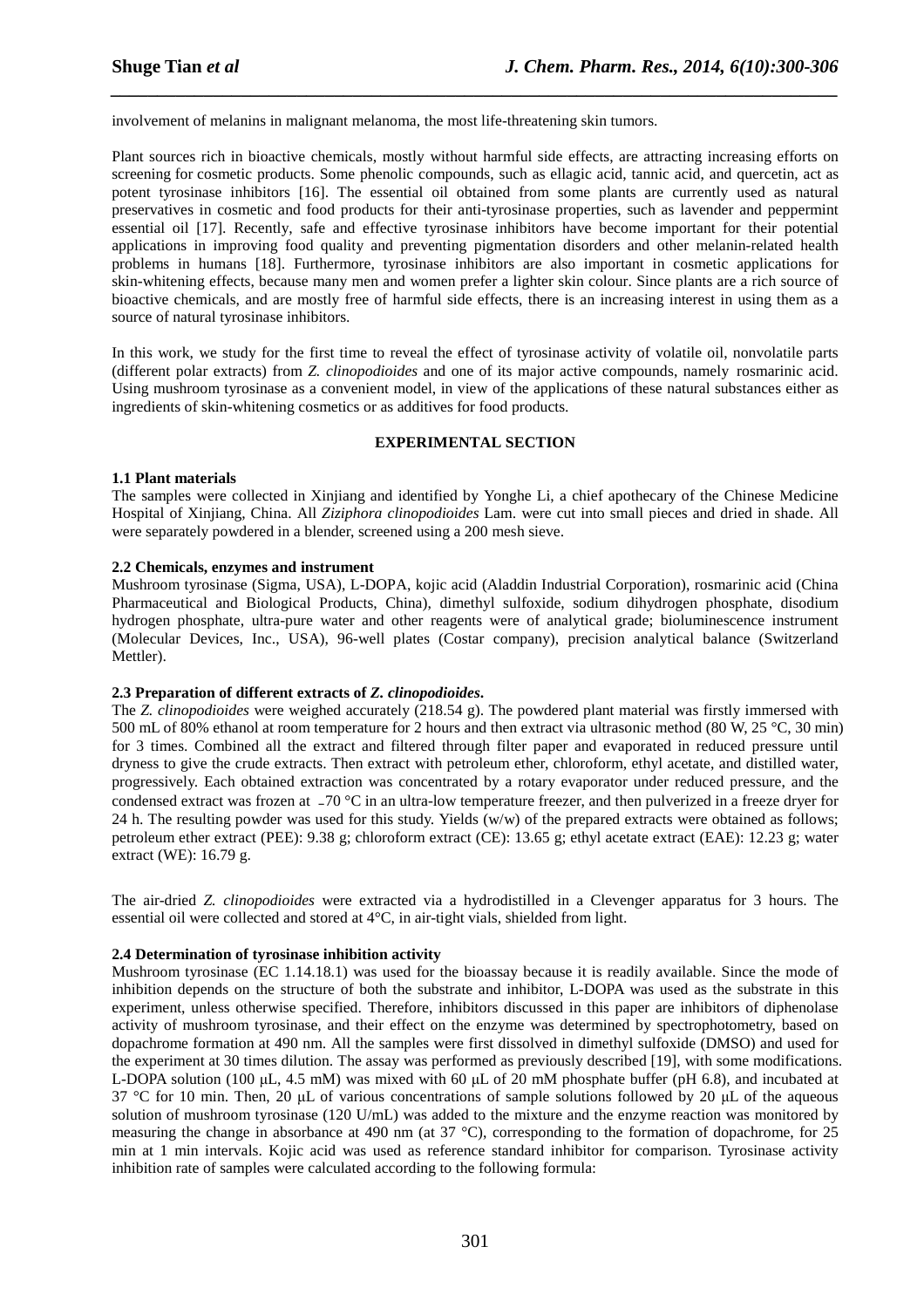Inhibition rate% =  $[(A1 - A2) - (A3 - A4)] / (A1 - A2) \times 100\%$ 

In this formula:  $A1 = A490 - sample + substrate + enzyme$ ;

 $A2 = A490 - sample - substrate + enzyme;$  $A3 = A490 + sample + substance + enzyme;$  $A4 = A490 + sample - substrate + enzyme.$ 

As rosmarinic acid is a major active compound in *Z. clinopodioides*, the same activity inhibition test was also study at the same time. Tyrosinase was treated with various does of rosmarinic acid as the process mentioned above.

*\_\_\_\_\_\_\_\_\_\_\_\_\_\_\_\_\_\_\_\_\_\_\_\_\_\_\_\_\_\_\_\_\_\_\_\_\_\_\_\_\_\_\_\_\_\_\_\_\_\_\_\_\_\_\_\_\_\_\_\_\_\_\_\_\_\_\_\_\_\_\_\_\_\_\_\_\_\_*

#### **2.5 Preliminary phytochemical screening and TLC assay**

The various extracts of *Z. clinopodioides* were subjected to qualitative chemical examination by Yu et al. [9], including tests of alkaloids, carbohydrates, steroids, flavonoids, tannins and phenolic compounds, saponins, proteins and amino acids.

A high-performance thin-layer chromatographic method was applied for the evaluation of different *Z. clinopodioides* extracts. TLC was performed on silica gel GF254 TLC plates (5 cm  $\times$  10 cm). Before use, the plates were activated for 10 min at 105°C. The samples (5 µL) and the standards were spotted on the plates as bands, 6 mm wide (distance between tracks 9.0 mm, first application position 15.0 mm, distance from the lower edge of the plate 8.0 mm). Plates were developed as reported by Zhang et al. [20], with ethyl acetate-formic acid-acetic acid-water (15:1:1:1.5, v/v) as the mobile phase in a twin-trough chamber, Before development, the chamber was lined with filter paper and presaturated with mobile phase vapor for 20 min. The development distance from the lower edge ascended to 90 mm of the plate. The temperature and relative humidity were  $21-24^{\circ}$ C and  $40-45\%$ , respectively, measured by use of an Acurite instrument. After development the plate were removed from the chamber and dried. Profile pictures were taken in CAMAG documentation visualize attached with DXA252 camera under UV 254 nm, 365 nm and in visible light (derivatization if necessary).

#### **2.6 In silico docking of tyrosinase and rosmarinic acid**

An available 3D model of human tyrosinase was builded by homology modeling based on the X-ray crystal structure of hemocyanin (PDB code 3NQ1) [21], which was obtained from a protein data bank (http://www.rcsb.org). Polar hydrogens were added to a macromolecule by using AutoDock, after which the structure was saved in PDBQT file format that contains a protein structure with hydrogen in all residues. For ligand, the 3D structure of rosmarinic acid was searched in the PubChem database (http://pubchem.ncbi.nlm.nih.gov/). The SDF file of ligand was converted into a PDB file by using Open Babel software. The structure of rosmarinic acid was minimized by computing gasteiger changes and the structure was saved in PDBQT file format via AutoDock.

We used the automated version of AutoDock program (AutoDock Vina) [22] in the structure-based virtual screening of tyrosinase inhibitors. The selected values for grid dimensions and the center were  $25 \times 25 \times 25$  and x =  $-9.685$ , y =  $-18.675$ , and z = 6.986, respectively. The predicted binding affinity (kcal/mol), which indicates how strongly a ligand binds to a receptor, was calculated on the basis of the scoring was identified using the binding affinity scores. Docking was performed with default values selected for the energy grid forcefield, and 'Minimizer' was selected for the minimization algorithm. The preferable orientation of the protein with compound was then presented. To present molecular docking results, PyMOL software was used to show the homology structure of human tyrosinase with rosmarinic acid.

#### **RESULTS AND DISCUSSION**

#### **3.1 Inhibitory Effect of** *Z. clinopodioides* **extracts on Mushroom Tyrosinase Activity**

The nonessential and essential extracts from *Z. clinopodioides* were tested for their inhibitory activity using mushroom tyrosinase. DOPA oxidase activity was assayed according to standard procedure, monitoring DOPA chrome formation at 490 nm.

Both water extract (figure 1A) and essential oil (figure 1B) of *Z. clinopodioides* had the inhibition effect on tyrosinase, although the inhibition rate was strong at a high concentration or a weak inhibition at a low concentration. And the inhibition rates were decreased with the concentration of extracts reduced. That means the inhibition has a relation of concentration dependence. The maximal inhibitory effect obtained for water and essential oil was 88.48 % at 100 mg/ mL and 118.85 % at 0.8 g/mL, respectively. The effects of PEE, CE and EAE were not showed because of weak inhibition.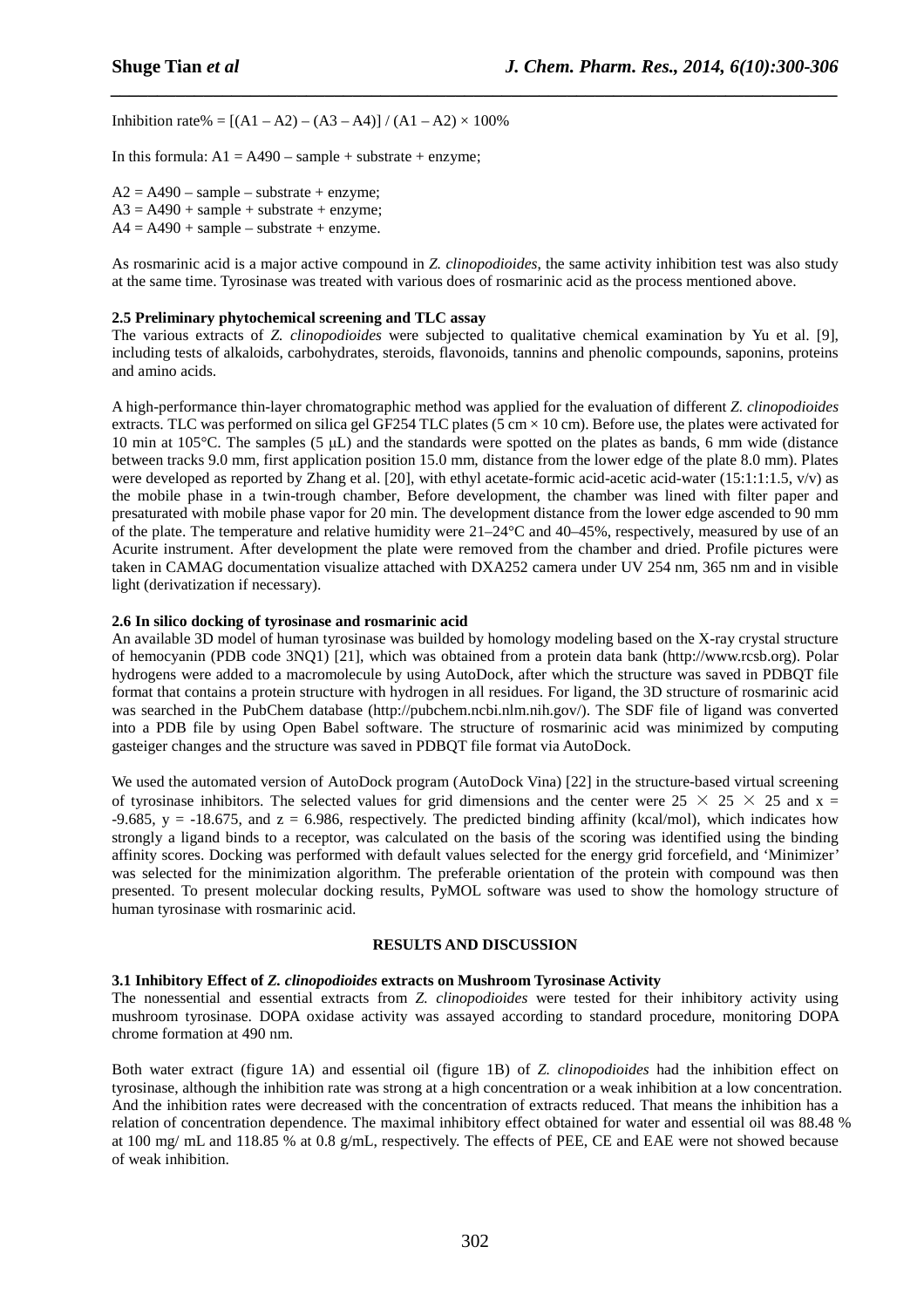

*\_\_\_\_\_\_\_\_\_\_\_\_\_\_\_\_\_\_\_\_\_\_\_\_\_\_\_\_\_\_\_\_\_\_\_\_\_\_\_\_\_\_\_\_\_\_\_\_\_\_\_\_\_\_\_\_\_\_\_\_\_\_\_\_\_\_\_\_\_\_\_\_\_\_\_\_\_\_*

**Fig. 1 Inhibition effect of**  *Z. clinopodioides* **extracts with different doses on tyrosinase tyrosinase activity**

*A is the water extract with the dose of 100, 50 50, 25, 12.5 mg/mL from 1 to 4. B is the essential oil with the dose of 0.8* , *0.4*, *0.2*, *0.1 g/mL from 1 to 4. Data are expressed as mean*±*SEM; n=3.* 

#### **3.2 Preliminary phytochemical screening of reliminary** *Z. clinopodioides***.**

Biological activity and pharmacological effects have a close relation with the chemical compounds of drug or herb material. Different phytoconstituents were confirmed from the preliminary phytochemical screening and TLC test of Z. clinopodioides. In table 1, major plant secondary metabolite was concentrate in EAE and WE parts. Flavonoids, tannins and phenolic compounds were the most significant. The HPTLC profile of the PEE  $(T1)$ , CE  $(T2)$ , EAE  $(T3)$ , WE (T4) parts of *Z. clinopodioides* was showed under UV 365 nm (Fig. 2A), UV 365 nm with derivatization of 10% ethanolic-sulphuric acid (Fig. 2B), and white light (Fig. 2C). In figure 2A, the red band was striking at Rf = 0.98 in T1 and T2 and different blue bands were distributed homogeneously between the Rf value of 0 to 0. 0.30 in T3 and T4 which means rich chemical component exist in EAE and WE parts. However, less and weak band showed in this range to T1 and T2. Figure 2B showed the details of TLC plate after derivatization. T3 showed two totally different bands to other extracts, a yellow band at the Rf value of 0.46 and a blue band at 0.76. These two bands were obvious and indicated that there was a high content distributed in EAE. More details about TLC Z. *clinopodioides* were showed in Table 2.



**Fig. 2 (HP) (HP)TLC details of different polar extracts of** *Z. clinopodioides*

A is under UV 365 nm; B is under UV 365 nm and sprayed with 10% ethanolic–sulphuric acid; C is under white light. T1: petroleum ether extract, T2: chloroform extract, T3: ethyl acetate extract, T4: water extract.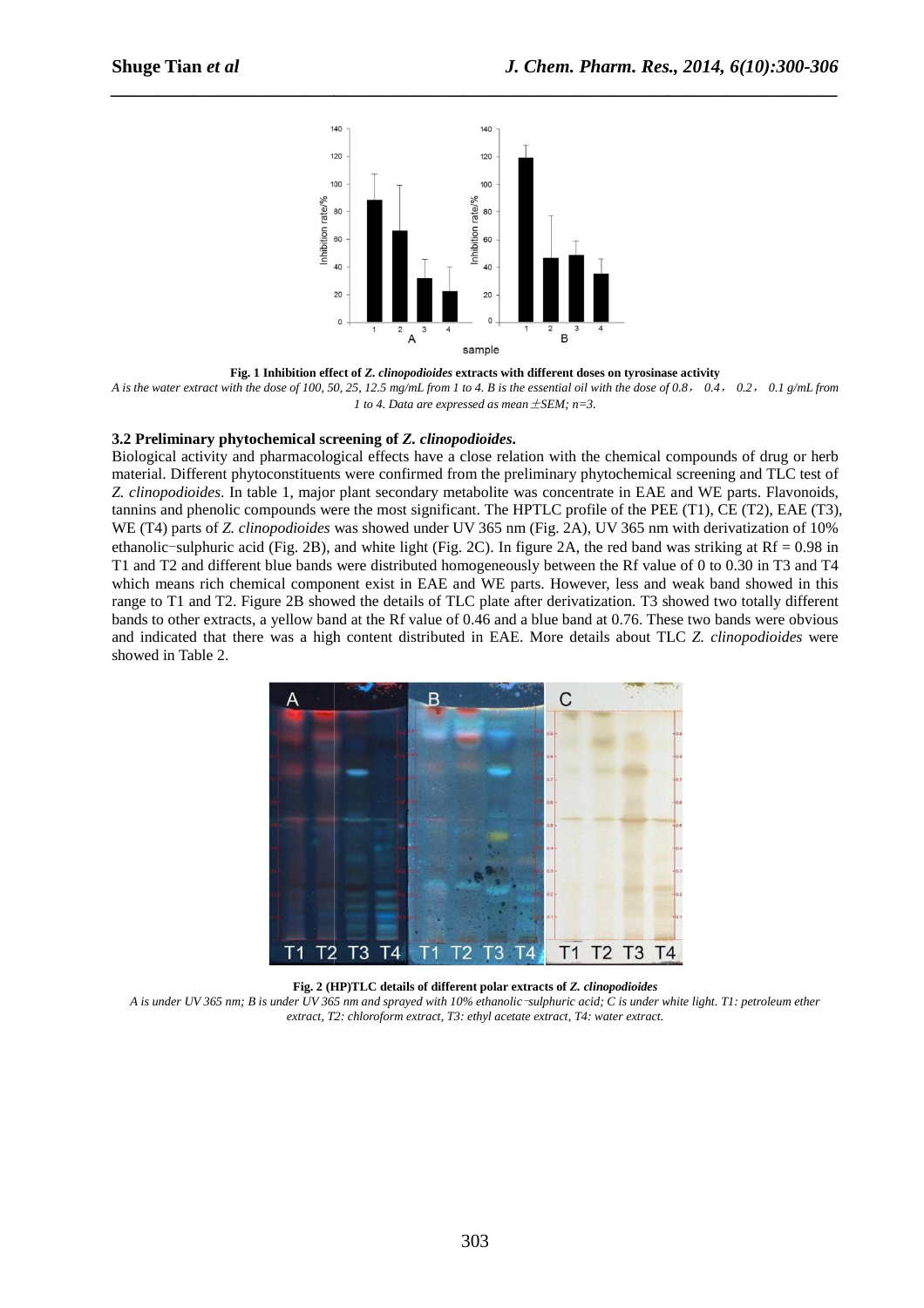| Phytoconstituents                                                                                                       | Extract    |     |            |       |  |  |  |  |
|-------------------------------------------------------------------------------------------------------------------------|------------|-----|------------|-------|--|--|--|--|
|                                                                                                                         | <b>PEE</b> | CE. | <b>EAE</b> | WE    |  |  |  |  |
| Alkaloids                                                                                                               |            |     |            |       |  |  |  |  |
| Carbohydrates                                                                                                           |            |     |            |       |  |  |  |  |
| <b>Steroids</b>                                                                                                         |            |     |            |       |  |  |  |  |
| Flavonoids                                                                                                              |            |     |            |       |  |  |  |  |
| Tanning & phenolic compounds                                                                                            |            |     |            | $-++$ |  |  |  |  |
| Saponins                                                                                                                |            |     |            |       |  |  |  |  |
| Triterpenes                                                                                                             |            |     |            |       |  |  |  |  |
| Proteins & amino acids                                                                                                  |            |     |            |       |  |  |  |  |
| $\mathcal{L}$ . It is a constructed in the set of $\mathcal{L}$ is the set of $\mathcal{L}$ is the set of $\mathcal{L}$ |            |     |            |       |  |  |  |  |

*\_\_\_\_\_\_\_\_\_\_\_\_\_\_\_\_\_\_\_\_\_\_\_\_\_\_\_\_\_\_\_\_\_\_\_\_\_\_\_\_\_\_\_\_\_\_\_\_\_\_\_\_\_\_\_\_\_\_\_\_\_\_\_\_\_\_\_\_\_\_\_\_\_\_\_\_\_\_* **Table 1 Preliminary phytochemical screening of** *Z. clinopodioides*

+ *Indicates presence and* - *indicates absence.* 

**Table 2. TLC details of** *Z. clinopodioides* **extracts** 

|                  |          | <b>UV 365nm</b> |            |                |           |           | UV 365nm & derivative |                |           | White light |            |                |           |  |
|------------------|----------|-----------------|------------|----------------|-----------|-----------|-----------------------|----------------|-----------|-------------|------------|----------------|-----------|--|
| No.              | Rf       | <b>T1</b>       | <b>T2</b>  | T <sub>3</sub> | <b>T4</b> | <b>T1</b> | <b>T2</b>             | T <sub>3</sub> | <b>T4</b> | <b>T1</b>   | <b>T2</b>  | T <sub>3</sub> | <b>T4</b> |  |
| $\mathbf{1}$     | 0.02     |                 |            | black          |           |           |                       |                |           |             |            |                |           |  |
| $\boldsymbol{2}$ | 0.06     |                 |            | light          | blue      |           |                       |                |           |             |            | light          | light     |  |
|                  |          |                 |            | blue           |           |           |                       |                |           |             |            | brown          | brown     |  |
| 3                | 0.11     | light blue      | light blue | blue           | blue      |           |                       |                |           |             |            |                |           |  |
| 4                | 0.14     | light           | light      | light          | blue      |           |                       |                |           |             |            |                |           |  |
|                  |          | green           | green      | blue           |           |           |                       |                |           |             |            |                |           |  |
| 5                | 0.18     |                 |            |                |           |           |                       |                | blue      |             |            |                | light     |  |
|                  |          |                 |            |                |           |           |                       |                |           |             |            |                | brown     |  |
| 6                | 0.20     |                 |            | light          | blue      |           |                       |                |           |             |            |                | light     |  |
|                  |          |                 |            | blue           |           |           |                       |                |           |             |            |                | brown     |  |
| 7                | 0.24     | dark red        | dark red   | black          | black     | blue      | blue                  | blue           | blue      | light       | light      | brown          | brown     |  |
|                  |          |                 |            |                |           |           |                       |                |           | brown       | brown      |                |           |  |
| 8                | 0.36     |                 |            | light          |           |           | light                 | light          | orange    |             |            | light          | light     |  |
|                  |          |                 |            | blue           |           |           | orange                | orange         |           |             |            | brown          | brown     |  |
| 9                | 0.46     |                 |            |                |           |           | light                 | yellow         |           |             |            |                |           |  |
|                  |          |                 |            |                |           |           | yellow                |                |           |             |            |                |           |  |
| 10               | 0.52     | red             | red        | blue           | blue      | pink      | pink                  | blue           |           | brown       | brown      | brown          | brown     |  |
| 11               | 0.58     |                 |            |                |           |           |                       |                |           |             |            | light          |           |  |
|                  |          |                 |            |                |           |           |                       |                |           |             |            | brown          |           |  |
| 12               | 0.73     | pink            | pink       | blue           |           |           | yellow                | blue           |           |             |            |                |           |  |
| 13               | 0.76     | pink            | pink       | black          |           | pink      | pink                  | green          |           | light       | green      | brown          |           |  |
|                  |          |                 |            |                |           |           |                       |                |           | green       |            |                |           |  |
| 14               | 0.84     | black           | light blue | dark           | black     |           | light blue            | dark blue      |           | light       | dark green | brown          |           |  |
|                  |          |                 |            | blue           |           |           |                       |                |           | green       |            |                |           |  |
| 15               | 0.88     |                 |            |                |           | pink      | red                   | blue           |           | light       | dark green | brown          |           |  |
|                  |          |                 |            |                |           |           |                       |                |           | green       |            |                |           |  |
| 16               | 0.89     | pink            | pink       |                |           | light     | light blue            | blue           |           |             |            |                |           |  |
|                  |          |                 |            |                |           | blue      |                       |                |           |             |            |                |           |  |
| 17               | 0.94     |                 |            |                |           |           | light blue            | light blue     |           |             |            |                |           |  |
| 18               | $0.98\,$ | red             | red        | pink           |           | red       | red                   | . .            |           | dark green  | dark green |                |           |  |

*T1: petroleum ether extract, T2: chloroform extract, T3: ethyl acetate extract, T4: water extract* 

#### **3.3 Inhibitory effect of rosmarinic acid on mushroom tyrosinase activity**

Rosmarinic acid (Fig. 3A) is a phenolic compound commonly found in various plants of the Lamiaceae family. Rosmarinic acid exhibits different biological activities such as antioxidant [23], anti-inflammatory [24], anticancer [25], antimicrobial [26] activities. As one of the bioactive compounds in *Z. clinopodioides*, rosmarinic acid was also study to effect tyrosinase activity. As shown in Figure 2, we found that the tyrosinase inhibition rate negative correlated with the dose of rosmarinic acid within the range of 500-62.5 µg/mL. On the contrary, it showed a inhibition effect when the dose of rosmarinic acid was 0.1 and 0.05 µg/mL, Two opposite effects exist to one compound, higher dose negative inhibit tyrosinase and showed a negative correlation between dose and inhibition, while lower dose inhibit tyrosinase activity and maybe it is a positive correlation. Kojic acid was used as reference standard inhibitors for comparison and its inhibition was  $94.76\%$  when the dose was 500  $\mu$ g/mL. This result indicated that rosmarinic acid was a tyrosinase activator or inhibitor with different dose level.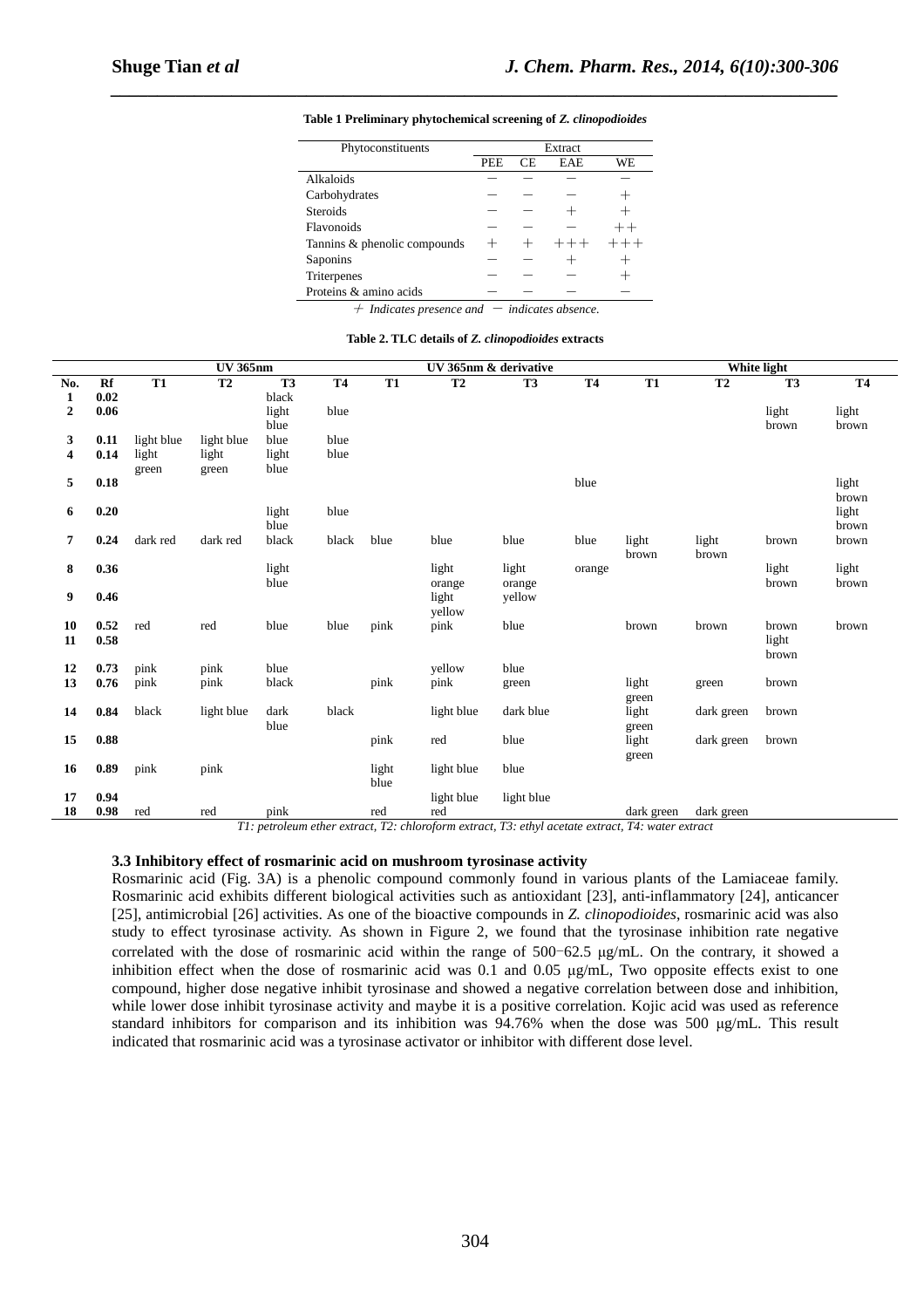

*\_\_\_\_\_\_\_\_\_\_\_\_\_\_\_\_\_\_\_\_\_\_\_\_\_\_\_\_\_\_\_\_\_\_\_\_\_\_\_\_\_\_\_\_\_\_\_\_\_\_\_\_\_\_\_\_\_\_\_\_\_\_\_\_\_\_\_\_\_\_\_\_\_\_\_\_\_\_*

**Fig. 2 Tyrosinase activity effect with various doses of rosmarinic acid and kojic acid was used as reference reference inhibitor at 500 µg/mL** 

#### **3.2 Molecular docking study**

In this literature, it is assumed that many tyrosinase inhibitors act by complexing the two copper ions, present in the active site of the enzyme [27]. To explore potential binding interactions of rosmarinic acid with human tyrosinase, we carried out molecular docking studies with a focus on the di-copper binding site. We then carried out docking study of rosmarinic acid in the active site of human tyrosinase with the AutoDock Vina program that can perform flexible-ligand docking using the LGA algorithm. The proposed favorable binding orientations of rosmarinic acid with the lowest binding free energy estimated by AutoDock. As shown in Figure 3B, the two hydroxyl groups of rosmarinic acid can form hydrogen bonds with residues Gly216, Gly46, and Asn57, with a bonding energy of -5.4 kcal/mol. Importantly, one of the ortho-dihydroxyl groups in rosmarinic acid makes metal-coordination interactions with the copper ions. Such coordination interactions are consistent with key binding interactions between monophenol or ortho-diphenol oxidases and their phenol substrates [28]. Based on this model, we suggest that the reduced effect of rosmarinic acid on human tyrosinase may be because it bind the active site as indicated by AutoDock.



**Fig. 3 (A) Compound structure of rosmarinic acid. (B) The proposed binding modes of rosmarinic acid in the active site of human tyrosinase**

The inhibitor molecule is showed as sticks and the residues are showed as lines. The dashed lines show hydrogen-bonding or metal-coordination interactions. The docking models were generated using the AutoDock program and optimized by MD simulation and energy minimization.

#### **CONCLUSION**

In this study, the inhibitory effects of Z. *clinopodioides* volatile, nonvolatile parts and rosmarinic acid on tyrosinase and were evaluated. We have demonstrated for the first time that the essential oils and water extract of Z. clinopodioides exhibit a weak inhibitory effect on mushroom tyrosinase activity but the observed enzymatic inhibition was dose-dependent. The weak effects may reveal that the concentration was too low to inhibit this enzyme or tyrosinase inhibitor and activator exist in *Z. clinopodioides* at the same time. Analysis of their